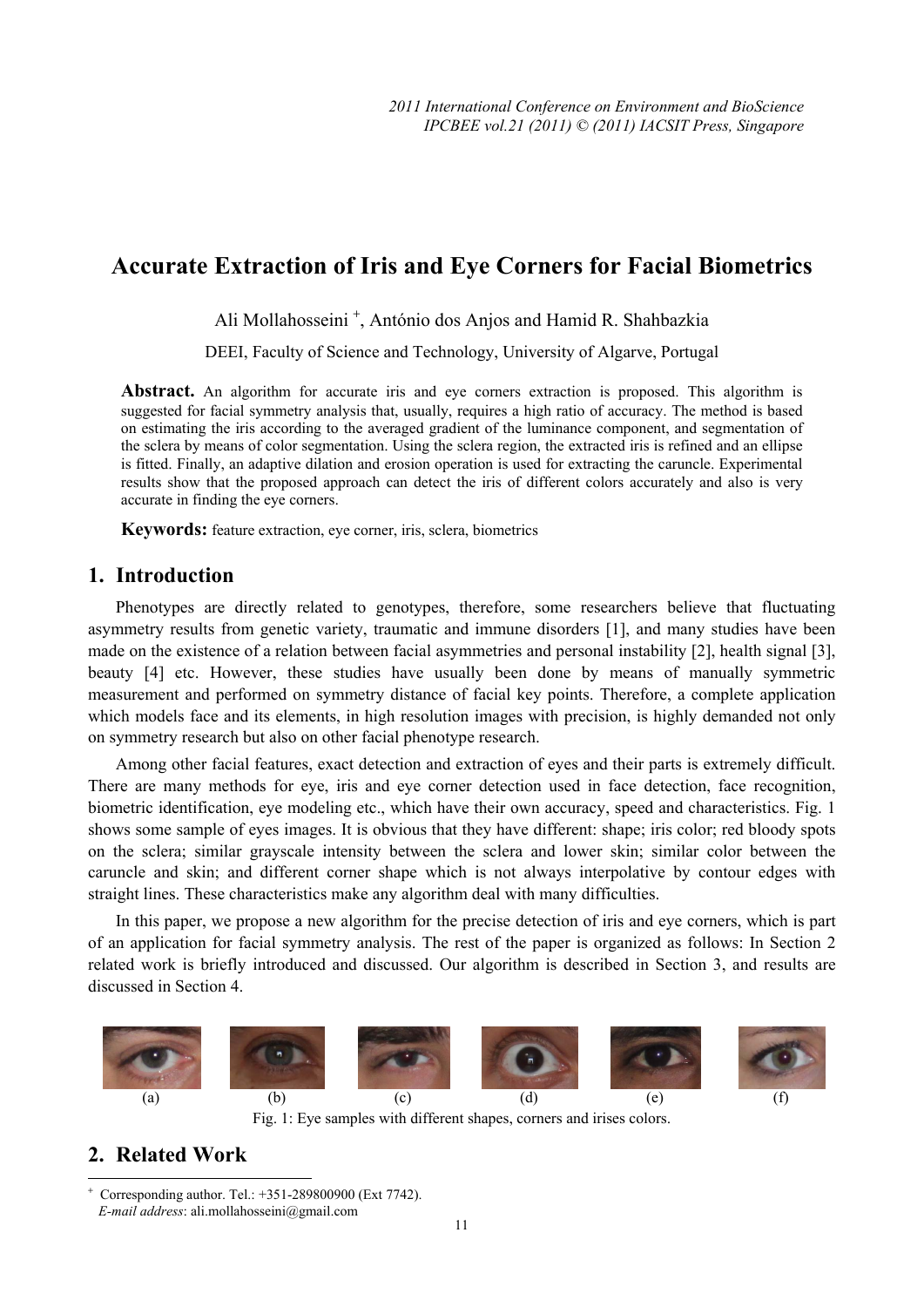Active Shape Models (ASM) [5] and Active Appearance Models (AAM) [6] are two of the most common methods for facial features detection. Original ASM tries to learn a model from training data and build a statistical model by selecting top eigenvalues. For fitting the model on test data, it uses the edge intensity in an iterative procedure. AAM is somehow like ASM, except it uses not only shape, but also texture information. Although ASM and AAM can be successful in fitting the model if starting from a proper initial position, they lack accuracy. Therefore, methods for facial features extraction usually perform locally on each part of the face if higher accuracy is needed.

In [7], eye detection methods have been categorized in four major approaches: shape-based approaches, feature-based methods, appearance-based methods, and hybrid models. Among these, shape-based and hybrid models are usually more accurate and able to extract the shape of the eye.

Shape based methods describe the open eye by a complex shape, which includes the iris and pupil contours and sometimes eyelids, and try to fit the model by minimizing an energy function. Yuille et al. [8] proposed a model of the eye which defines iris and eyelid borders by eleven parameters, and minimize five weighed energy functions of valley, peaks, edge and internal forces. Much more complex and accurate shape based methods have also been proposed by defining other energy functions or changing the definition of the template [9]. Problems inherent to model based methods are their sensitivity to the initial position, computational expense, and lack of robustness in the images having weak boundary between sclera and skin.

However, for exact eye biometric, definition of a template plays a more vital role. For example, in [8] two parabolic curves for the upper and lower eyelids have been defined as contour of the eye, that are horizontally symmetric but as it is clear from Fig. 1, most of the eyes have different shapes and curvature near the inner and outer corners (the eye inner corner is the corner which is near to the nose and the outer is the opposite). In [9], a template of the eye contour has been defined by inner and outer corners, and the corners formed by the occlusion of the iris and the upper eyelid, nevertheless, in some eyes the iris may not be occluded by the upper eyelid (Fig. 1-d). In addition, finding accurate inner and outer corners is also an extremely complex problem by itself. Furthermore, as final shape in both [8] and [9] don't contain the caruncle, these methods select the outer part of the sclera as inner and outer corners.

In [10] a variance projection function (VPF) has been used to locate the eye corner and iris of a model consisting of six landmarks (eye corner points and occlusion of the iris and both eyelids). In [11] a generalized projection function (GPF) has been proposed, of which VPF is a special case. These methods usually find eye location properly, but have an accuracy problem in the exact corner detection. In addition, iris is not always occluded by the eyelid (Fig. 1-a and 1-d) and, therefore, the shape will be incomplete.

In [12], approximate iris center is found from the red channel in the RGB color space. By means of a circular integral in the interval of  $[-\pi/4, \pi/6] \cup [5\pi/6, 5\pi/4]$ , changing the radius in the neighborhood of the approximated center, iris is found. For eye contour and corners, luminance "valley" points are selected and by the assumption that a corner is built from two straight lines, outliers are removed. However, that assumption is not accurate (Fig. 1-a, 1-b and 1-c) and, sometimes, the luminance valley in the lower eyelid is mistaken by eyelashes. For example, Fig. 1-a has high luminance in the lower narrow pink skin part, and a valley in the eyelashes.

In [13], the pupil is extracted from the H channel of the HSV color space, and the method proposed in [12] is used for iris detection. For the right and left corners, a Gabor filter bank is applied and an averaged filter is built from 80 images. This method is sensitive to training images, and has an accuracy problem in different caruncle shapes, especially in high resolution images.

### **3. Proposed Method**

#### **3.1. Iris Center Estimation**

The proposed algorithm needs an approximated center of the iris. There are many methods for iris or pupil estimation, using intensity thresholding, Hough transform, color of the sclera [12], center value of the highlighted pupil [13], among others that find a proper center of the iris. In this article an approximated center of the iris, resulting from a simple Active Shape Model on face images, is used. The reasons for that are: firstly the face should be extracted from the image for every algorithm and secondly, one needs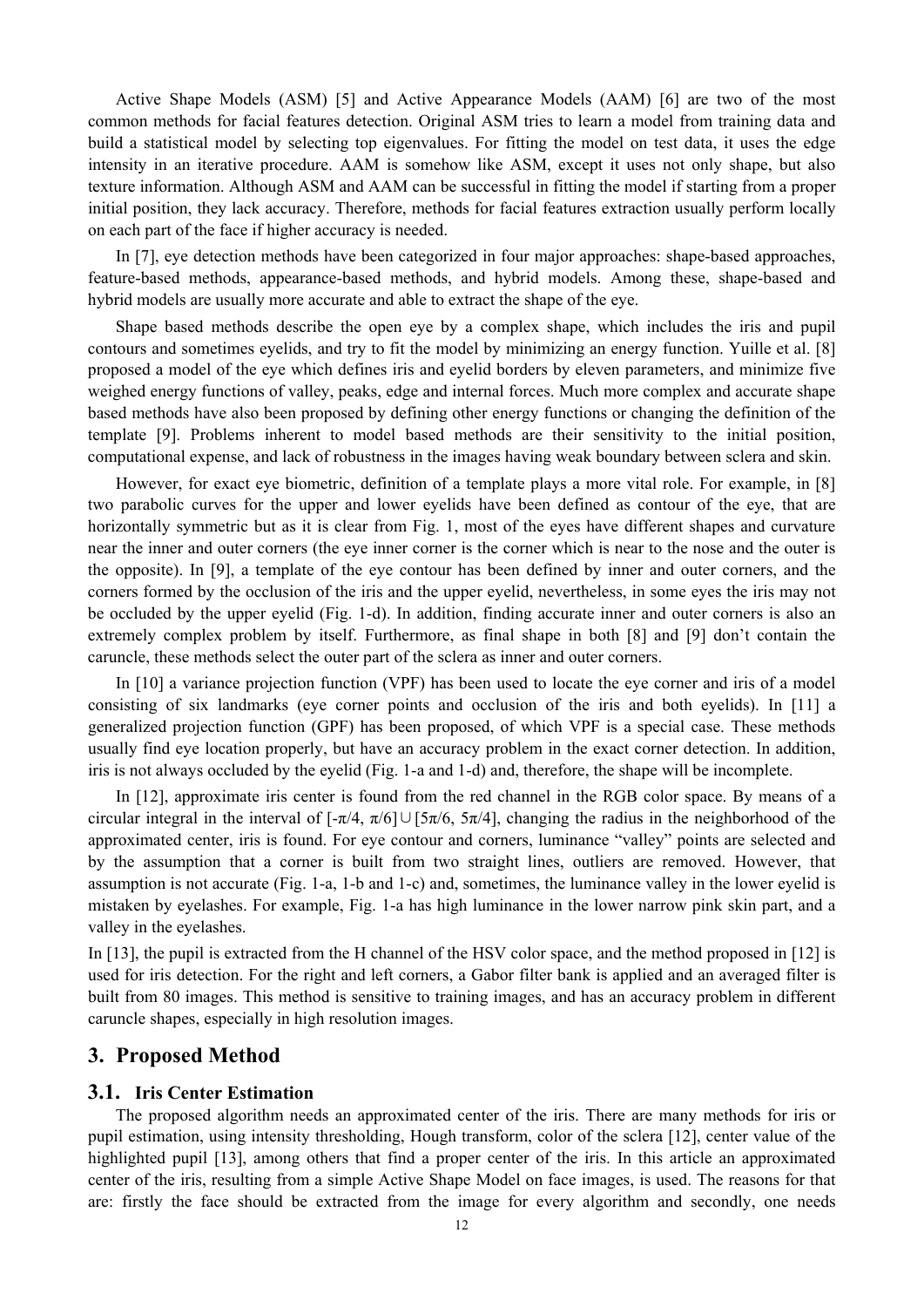approximate regions of other elements of the face for the whole facial symmetry. As mentioned before the ASM method depends on its training dataset and lacks accuracy in estimating the center of the iris. However, the proposed algorithm is not sensitive to this issue.

#### **3.2. Reflection Removal**

After estimating the iris center, reflections caused by flash or direct natural light should be removed from the images. Regions with reflection are areas, or points, that have a sharp peak of light in the luminance components of the HSL color space. We simply select points with the intensity above a given threshold T, and empirically expand their region for 10%. Then, each reflected pixel is interpolated by four pixels as:

$$
I(k) = (d_l I(r) + d_r I(l) + d_u I(d) + d_d I(u))/(d_l + d_r + d_u + d_d)
$$
\n(1)

Where  $I(x_k)$  is the intensity value of pixel k,  $d_l, d_r, d_u$  and  $d_d$  denote the distance between point k and nearest left, right, upper and lower point outside the region, and  $I(l)$ ,  $I(r)$ ,  $I(u)$ ,  $I(d)$  denotes their pixel magnitude respectively. Experiments show that, even if some non-reflected parts are selected, the result is small and does not affect the rest of the procedure.

#### **3.3. First Estimation of the Iris**

In this step the iris is estimated. The iris is a region having a darker area when compared to the sclera and, depending on the color of the iris, it can be darker or brighter than the skin. For finding the iris borders,  $n$ lines having an angle  $\Theta_i = (i \times 2\pi)/n$ ,  $i = 0,1,..., (n-1)$  are extracted, starting from the estimated center with a maximum length of  $p$  pixels. In each line, the point having the maximum averaged absolute derivative is chosen. The absolute averaged derivative for the  $i<sup>th</sup>$  pixel is calculated in following way:

$$
g(x_i) = |(\sum_{j=1}^{m} L(x_{i-j}) - \sum_{j=1}^{m} L(x_{i+j})) / 2m|
$$
 (2)

Where  $L(x_i)$  denotes the luminance value of the  $i^{th}$  pixel, and m is the length of the support window used to calculate the average intensities involved in the gradient calculation. It is clear that the averaged absolute derivative is less sensitive to noise when compared to the normal derivative, and results in more precision than only applying a normal gradient to the pre-median filtered image. Experiments show that this estimation is robust to the color of the iris, but, because of occlusion with the eyelids, and huge differences between the pupil and iris, many of the detected points do not belong to the iris border. These outliers are removed in next steps.

#### **3.4. Detection of the Sclera**

As sclera is the only white part in the eye, thresholding on pixel intensity or saturation level should suffice. However, defining the value for the threshold is a controversial issue. In addition, because of the existence of red bloody spots in the sclera, thresholding may fail. In this paper, a color segmentation method (JSEG), proposed in [14], is applied. The general idea behind JSEG is labeling each color after quantization, and clustering labels in a way that increases the ratio of 'between' and 'within' classes' distance. Then a region growing method is applied for obtaining the final segmentation. This segmentation is robust to texture variations, and the results are very promising when comparing with other tested methods. Fig. 2 shows typical results of JSEG. It is noticeable that it is able to extract the sclera's segment well. After segmentation, segments of the left and right sides of the sclera should be detected among the other segmented parts. Here we simply select the nearest segment to the estimated iris which has maximum average saturation level.



Fig. 2: Some typical results of JSEG

#### **3.5. Iris Extraction**

Sclera segments are used for validation of the estimated iris points (Section 3.3), i.e. the point on lines that are not passing through the sclera parts are considered as outliers. For an accurate estimation of the iris, an ellipse is fitted to the non-outlier points by means of a non-iterative ellipse fitting method [15], which is fast and accurate. It should be mentioned that, despite the iris may be roughly approximated by a circle, it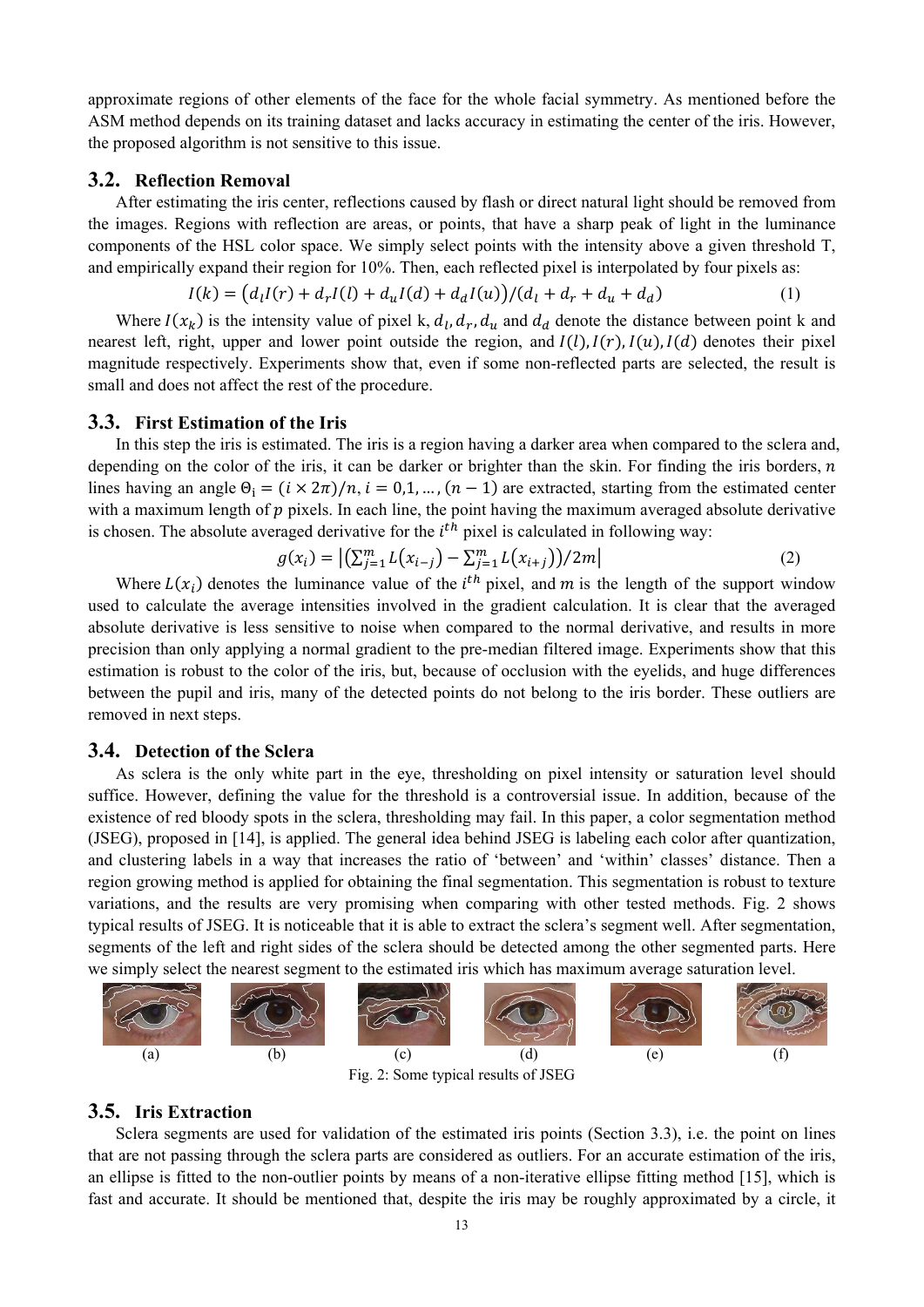rarely appears as a true circle in the images [16]. Fig. 3-a, 3-c and 3-e show valid points on eyes with different irises' colors, and Fig. 3-b, 3-d and 3-f show ellipse fitted to them.



Fig. 3: Valid irises points and fitted ellipses.

### **3.6. Inner Corner Enhancement**

As samples in Fig. 2 show, it is expectable that the result of color segmentation does not cover the red caruncle in the sclera segment. Defining the exact region of this corner is not an easy task because its color is similar to the skin region's color. For finding the caruncle region, an adaptive local mean threshold with radius  $r$  is applied to the segmented sclera near the inner corner.

The resulting binary images contain the caruncle region inside the sclera part with a contour border around it. However, the border of the sclera (or black part) may not be connected, because the caruncle has a magnitude that is too similar to the skin, and therefore, the whole region of the caruncle may not be in the white regions of the binary image for being bigger than the local area radius. Therefore, we propose an adaptive erosion and dilation for refining the inner corner region, i.e. if the upper and lower black borders in the binary image is not connected, the image will be iteratively dilated by one pixel disk until it becomes connected, and the vice-versa with adaptive erosion if it is connected.

Fig. 4 shows sample iterations of the adaptive erosion. As shown in Fig. 4-a, color segmentation will not include the inner corner in the white part of the sclera. Fig. 4-b shows the result of the mean threshold with radius  $r = 10$ . Because the caruncle is brighter than its neighborhood, it should be considered as white. However, in this image it has a big area and, thus, a border will appear between the caruncle and the sclera. Fig. 4-c and 4-d show the iterative erosion until it loses connectivity (Fig. 4-e). At the end, the outer pixel of the white connected component which contains the sclera is considered as the inner corner (center of the circle in Fig. 4-f).



Fig. 4: Iterations of the adaptive erosion and final inner corner extraction process.

## **4. Experimental Results**

The proposed algorithm has been applied to images of approximately 75 individuals from different nationalities, taken in different days and conditions, and at the same focal distance, for the study of facial symmetry. The images are high resolution, and each pixel corresponds to less than 0.14 mm. Typical detection results of extracted iris and corners are shown in Fig. 5-a to 5-j.



Fig. 5: Results of applying the proposed method for eye corner extraction.

As it is shown, the proposed algorithm can find the iris, the outer and inner eye corners precisely. In rare poor results such as Fig. 5-k and 5-l, the sclera part found by color segmentation has problems and, consequently, affects the iris extraction procedure. This is usually because there is a really small difference between the lower pink skin and sclera, or huge bloody spot in the sclera. Manually evaluation of the iris extraction on our dataset indicates that 85.5% of irises have been extracted exactly without any error. For